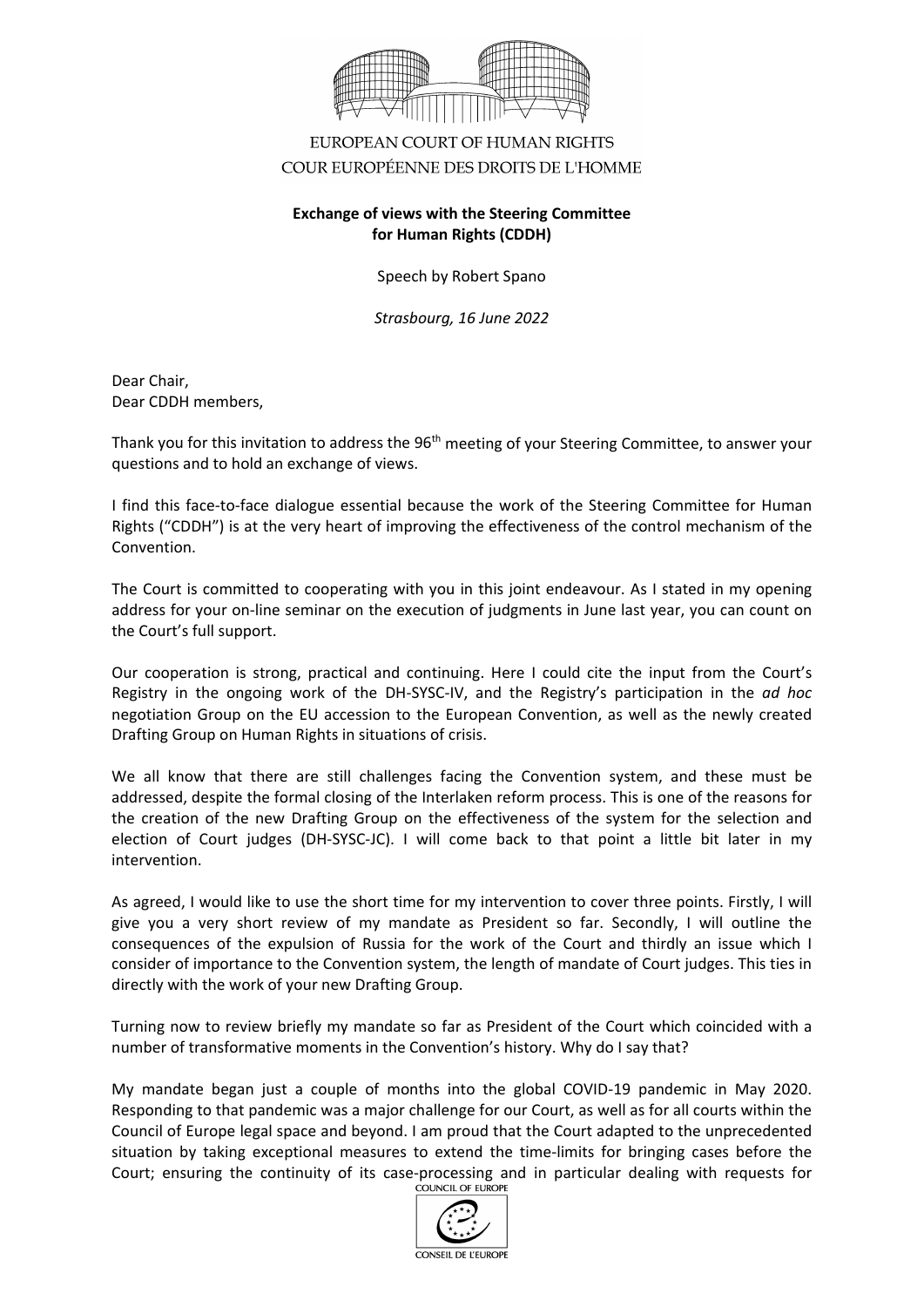interim measures under Rule 39; we also maintained public hearings by way of videoconferencing, which the outside world was able to watch online.

My mandate also saw the closing of the Interlaken reform period in November 2020 – another transformative moment. An important aspect of shared responsibility is the fact that the Court must function as efficiently and effectively as possible. This is the motivation behind the new-case "impact" processing strategy which I launched in January 2021. The new case-processing strategy responds to the most important challenge currently facing the Court: dealing with Chamber cases which are particularly important for the development of the Convention system and which raise new issues regarding the interpretation and application of the Convention. This strategy, coupled with the use of summary-formula judgments, is directly in line with the Copenhagen Declaration adopted by the Member States in 2018. It aims to ensure "A Court that matters/Une Cour qui compte".

The impact strategy is essential when we take a look at the current Court figures. We have approximately 72,000 pending applications which is a 11 % increase on this time last year. The ten high case-count countries account for almost 90 % of these applications, are in this order: Russia, Turkey, Ukraine, Romania, Italy, Poland, Greece, Azerbaijan, Serbia and Armenia. The first three alone account for 64 % of applications on our docket. Out of those 72,000 applications, 23,550 have been earmarked as category IV – they do not concern core rights but some of them raise very important issues which must be dealt with as speedily as possible. In the last months, the Court has tackled some complex issues of great importance for the European legal order relating, for instance, to the comprehensive judicial reforms in some member States, $<sup>1</sup>$  the issue of immigration, $<sup>2</sup>$  and</sup></sup> freedom of expression on the internet, $3$  just to mention a few.

This brings me to the second point I wished to raise with you today, which has been called "a tectonic shift in European history".<sup>4</sup> Here of course, I am speaking of Russia's war in Ukraine and its expulsion from the Council of Europe as from 16 March this year. In addition to the violence and human misery which this war is causing, we are also facing an existential challenge to our liberal democratic order.

Once again, the lessons of history have proven to be correct. When the fundamental principles of the Convention system – democracy, the rule of law and the protection of human rights – are set aside, the consequences are catastrophic.

Of course, some fundamental questions must be asked on the nature and role of the Council of Europe and its judicial enforcement mechanism, the European Court of Human Rights.

In spite of our shock at the conflict, the Court has not remained a powerless witness.

As early as 1 March, in the context of the interim measures provided for in our Rules of Court, I personally called on the Russian Government to refrain from launching military attacks against civilians and civilian objects. Very quickly, our Court received applications from people who feared for their lives as a result of the bombing. Moreover, Ukraine lodged an inter-State application against the Russian Federation. I therefore decided to indicate to the Russian Federation that it should guarantee free access for the population to safe evacuation routes, medical care and food. Finally, on 1 April, the Court indicated that the evacuation corridors should allow civilians to seek refuge in safer areas within Ukraine.

<sup>1</sup> For instance, *Grzęda v. Poland* [GC], no. 43572/18, 15 March 2022.

<sup>2</sup> For instance, *Savran v. Denmark* [GC], no. 57467/15, December 2021.

<sup>3</sup> For instance, *[Standard Verlagsgesellschaft mbH](https://www.google.com/url?sa=t&rct=j&q=&esrc=s&source=web&cd=&ved=2ahUKEwj0_ubty8j3AhXiMuwKHakgCZ0QFnoECAcQAQ&url=https%3A%2F%2Fwww.consilium.europa.eu%2Fmedia%2F54773%2F20220311-versailles-declaration-en.pdf&usg=AOvVaw02ovFpg-YyCm2J9Vnv-Q9Q) v. Austria (no. 3)*, no. 39378/15, 7 December 2021. 4

[<sup>20220311-</sup>versailles-declaration-en.pdf - Consilium.europa.eu](https://www.google.com/url?sa=t&rct=j&q=&esrc=s&source=web&cd=&ved=2ahUKEwj0_ubty8j3AhXiMuwKHakgCZ0QFnoECAcQAQ&url=https%3A%2F%2Fwww.consilium.europa.eu%2Fmedia%2F54773%2F20220311-versailles-declaration-en.pdf&usg=AOvVaw02ovFpg-YyCm2J9Vnv-Q9Q)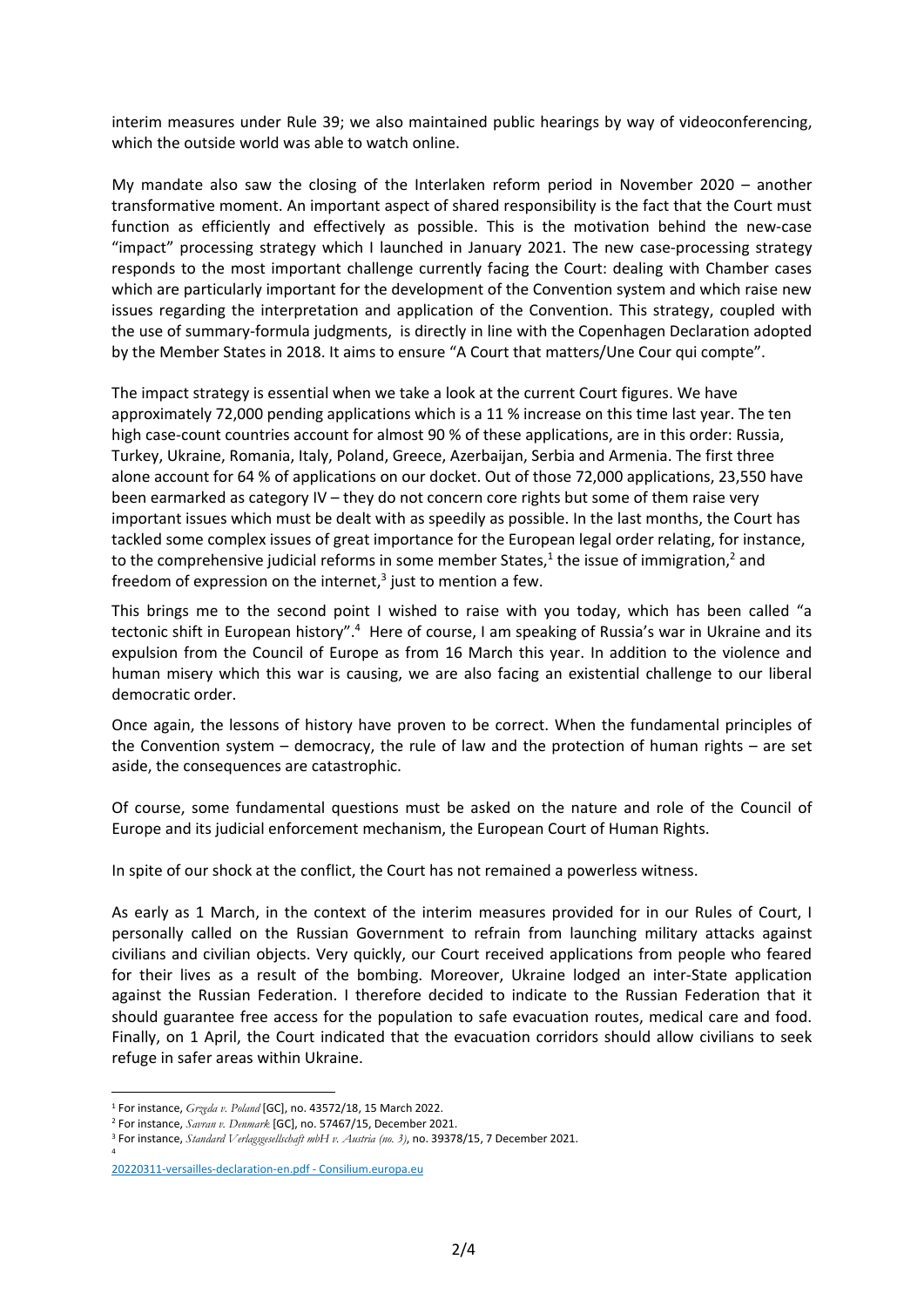It is of immense importance that the Council of Europe and the Court reacted with speed, determination and clarity since the beginning of the war. The Court, having regard to the decisions of the Committee of Ministers and the Parliamentary Assembly and in unison with those bodies, drew the consequences of the Russian Federation's cessation of membership of the Council of Europe and decided that, as from 16 September 2022, the Russian Federation would cease to be a High Contracting Party to the Convention.

This means that the Court will continue to have jurisdiction to deal with applications concerning actions and omissions by the Russian Federation which may constitute a violation of the Convention, provided they occurred before that date.

It seems clear that thousands of applications will have to be dealt with, not to mention those that may be lodged over the coming months.

This is an immense challenge for us, and the Plenary Court is in the process of determining the most appropriate course of action for processing these cases. [The position of Russian Registry staff will also have to be considered. Obviously, the two are linked]. As the situation is continually evolving we cannot expect the Court to take any final decisions yet.

When it comes to Russian cases the current numbers are as follows: There are a total of some 17,000 cases pending in Section III, including: 1,197 Chamber cases. To the above should be added 4 applications in one case pending before the GC (*Fedotova and Others v. Russia*, nos. 40792/10 and 3 others). There are also 8 inter-state cases against Russia and one case introduced by Russia against Ukraine.

Since 25 March (for Chamber cases) and 28 March (for the pending Grand Chamber case), the Russian Government has not communicated with the Court. We have recently learnt that two Russian laws have now come into force according to which Russia will not execute any judgment which enters into force after 15 March 2022.

Many issues are also of a judicial, rather than administrative nature, such as *ratione temporis* scope of the residual jurisdiction. This will have to be decided by the Court's judicial formations in time.

Last but not least, I would like to address the situation of our Court judges: in particular the length of their mandate and post-mandate recognition of service.

It is clear that the Court stands at the centre of the societal upheavals we are witnessing and the challenges we are facing, including the war in Ukraine. It is precisely in times such as these that the Court and its judges must withstand the pressures of the times we live in and continue to deliver justice independently and impartially.

For these reasons, financial stability and continuity in the Court's work, as well as increased safeguards surrounding the status of the judges, are vital. This will increase the Court's independence as a judicial institution.

As you are aware, the non-renewable nine-year term of office for the Court's judges was introduced by Protocol No. 14 in order to reinforce independence and impartiality. However, some years of implementation and reflection, the Court has come to the conclusion that this length of mandate raises serious concerns and that a number of important arguments militate in favour of extending the mandate to 12 years. This issue has already been discussed within the CDDH in recent years. In